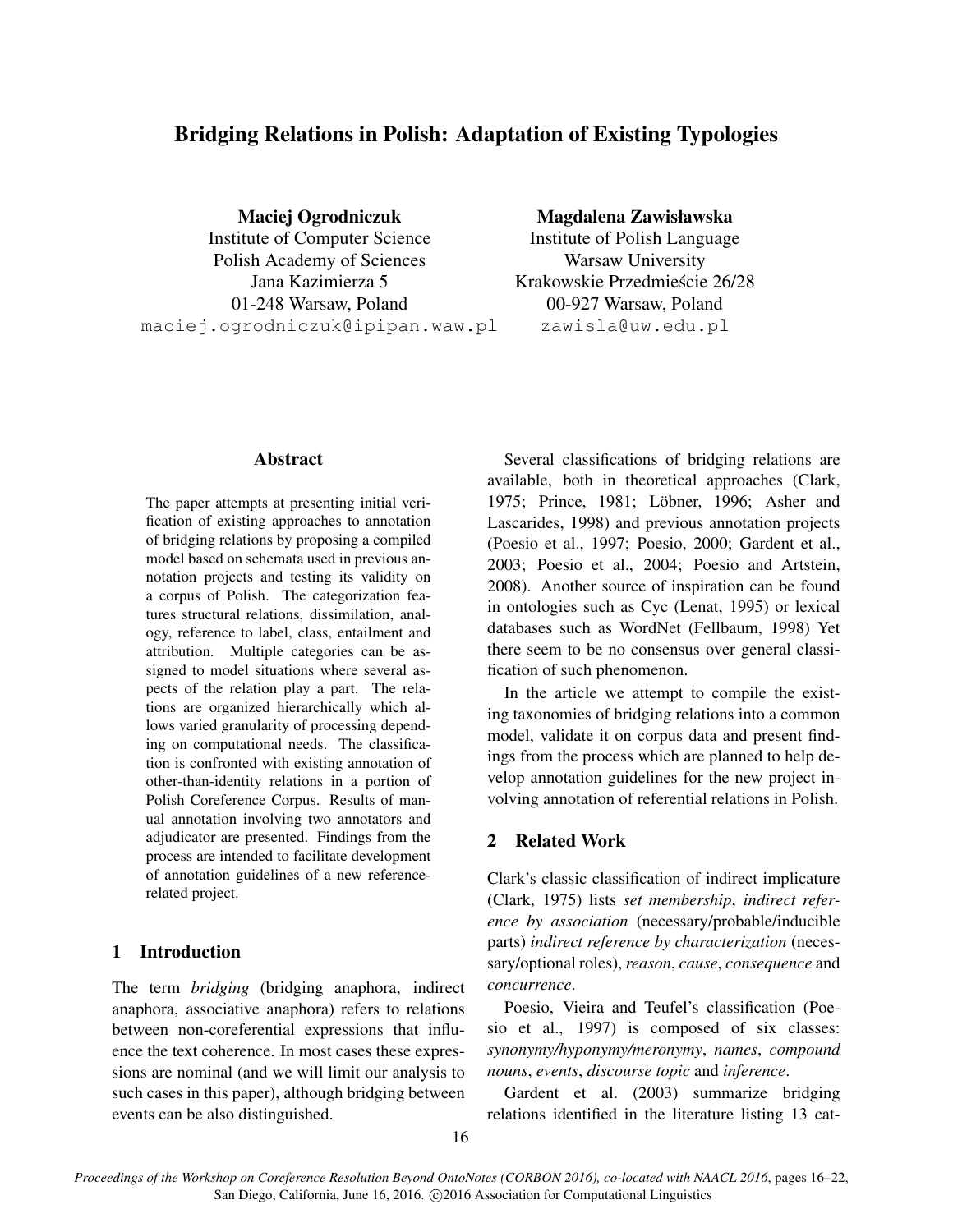egories (*set–subset*, *set–element*, *event–argument*, *individual–function*, *individual–attribute*, *whole– part*, *whole–piece*, *individual–stuff*, *collection– member*, *place–area*, *whole–temp.subpart*, *location–object* and *time–object*) and propose their own approach applied in annotation of PA-ROLE corpus, limited to: *set membership* (inclusion relation), *thematic relation* (thematic roles such as agent, patient etc.), *definitional relation* (attribute, meronymy etc.), *co-participant relation* and *nonlexical relation* (defined by discourse structure or world knowledge).

Poesio and Artstein's annotation scheme for AR-RAU (Poesio and Artstein, 2008) allows *part–of*, *set–membership* and *converse* relation, which probably results from successful annotation of such limited number of relations in GNOME (Poesio, 2000) and VENEX corpora (Poesio et al., 2004). The solution is similar to Recasens' annotation in CESS-ECE corpus (Recasens et al., 2007), using 3 basic relations and *rest* type with no further subtype specification.

Irmer's classification (Irmer, 2010) splits indirect references into mereological (*part-of*, *member-of*) and frame-related (thematic, causal, spatial, temporal) and offers a useful comparison of four other analyzed classifications (Winston et al., 1987; Iris, 1988; Vieu and Aurnague, 2007; Kleiber, 1999) which seem to differ in detail only.

Greek Coreference and Bridging Team's annotation guidelines (GCBT: Greek Coreference & Bridging Team, 2014) use *contrast*, *possession–owner*, two predicate relations, *entity–property* and *object– function* apart from traditional *set–subset* and *part– whole* relations. Other relations (spatial, temporal, generic–specific, thematic or situational association) are represented as *rest*.

Prague Dependency Treebank (PDT) in its present 3.0 version (Zikánová et al., 2015, chapter 4) uses six bridging relation types: *part–whole*, *set–subset/element*, *entity–singular function*, *contrast* (linking coherence-relevant discourse opposites), *non-coreferential explicit anaphoric relation* and *rest* (further unspecified group with *location– resident*, relations between relatives, *author–work*, *event–argument* and *object–instrument*).

# 3 Compilation of Typology of Bridging Relations

The proposed initial classification unifying existing approaches is depicted in Figure 1. Each main branch represents the intended relation type; leaf relations are specified as examples only.

#### 3.1 Metareference

The relation allows to model relations such as *has– model*, *has–name* or *has–label*. This covers e.g. PDT's meta-linguistic reference, a subtype of noncospecifying anaphoric relation.

# 3.2 Class

*Class-instance* relation, for some seen as of privileged nature, is represented similarly to standard *part–whole* or *set–member*, so reference between class and instance can be modelled in a unified manner.

(2) *Kobiety mają prawo do takiej wolności. Dlatego dobrze, by Ewa przekonała si˛e, ze˙ nie wszystko musi by´c tak, jak było w rodzinnym domu.* 'Women have the right to such freedom. It

is all right then for Eve to get convinced that not everything must be as it was in her family home.'

## 3.3 Temporal Relation

Temporal relation will be used to represent nearidentical temporal aspects of the object (e.g. 'prewar Warsaw' and 'Warsaw of today'). Note that traditional temporal expressions such as anaphoric references to the time when the antecedent situation takes place (e.g. 'this time' and an event; a subtype of PDT's non-cospecifying anaphoric relation) will not be marked as temporal bridging relations (due to nominal intention of the current typology).

(3) *Warszawa jest pi˛eknym miastem, ale przedwojenna Warszawa była jeszcze*

<sup>(1)</sup> *Byłem wczoraj w restauracji "Smaczna rybka", ale ich ryby mi w ogóle nie smakowały.* 'I was yesterday in a restaurant called "Delicious Fish" but I didn't like their fish at all.'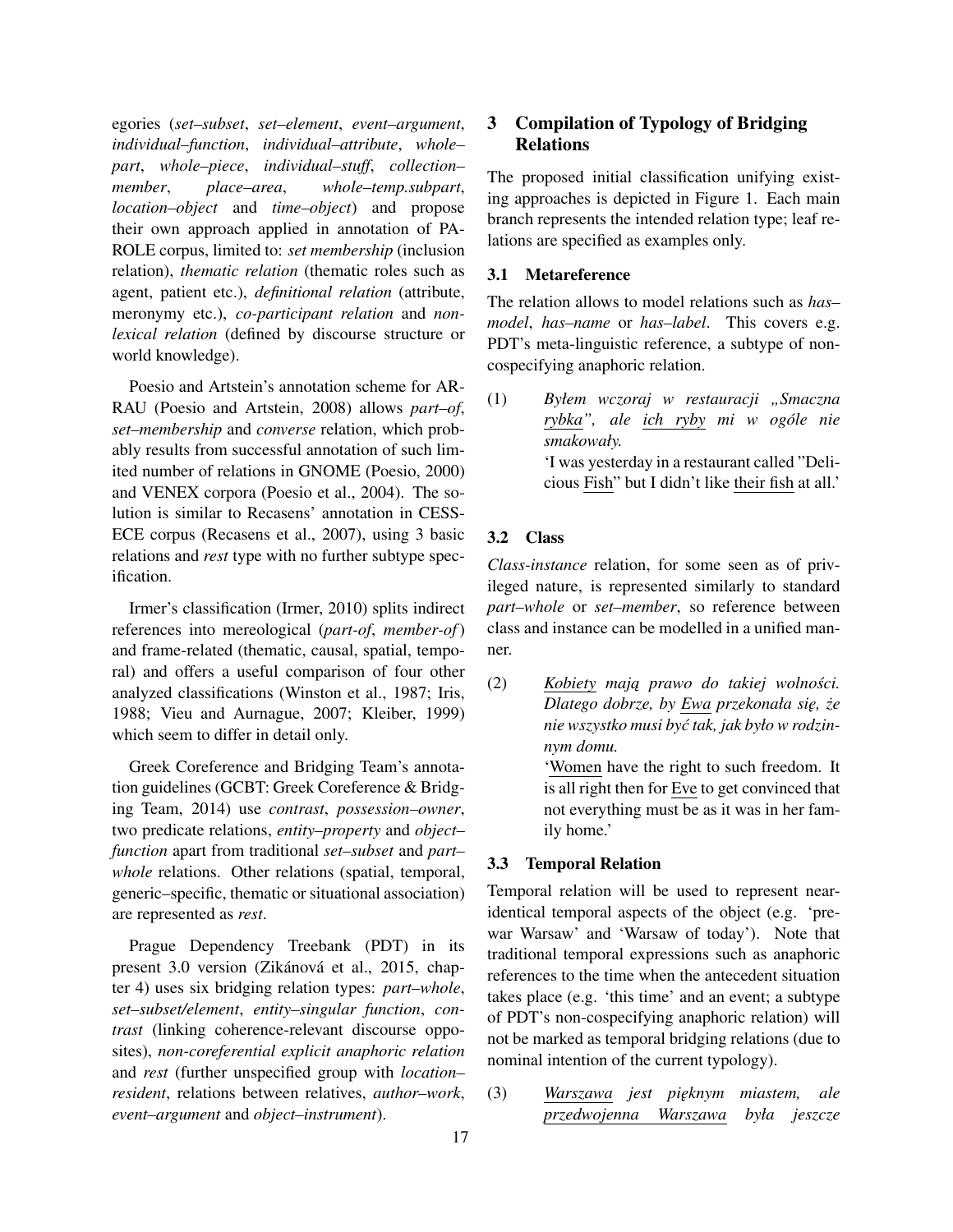Figure 1: Bridging relations: compiled version



*pi˛ekniejsza.*

'Warsaw is a beautiful city, but pre-war Warsaw was even more beautiful.'

#### 3.4 Structural Relation

Structural or meronymic relations are probably the least controversial part of the taxonomy, starting with Clark's necessary/probable/inducible parts through standard aggregation (*set–subset*, *set– element*) and composition (*whole–part*) to relations introducing inseparability such as *whole–portion* (also called *segment*, e.g. 'cake/slice') or *whole– substance* (e.g. 'cake/flour'). A ready-to-use subclassification of meronymic relations can be found e.g. in (Winston et al., 1987).

(4) *Dobrze si˛e czuj˛e jako matka synów. Mój pierwszy syn nazywa si˛e Adam.* 'I am feeling good as a mother of sons. My first son is Adam.'

#### 3.5 Functional Relation

The basic *function–object* relation (as e.g. in PDT), causal relations from literature, Clark's necessary/optional role and Gardent's *thematic relation* can be interpreted as functional relations. Most PDT's 'other' relations such as *location–resident*, *event–argument* or *author–work* are also regarded as functional.

Clark's indirect reference by characterization also falls into this category, though it is mostly used for events and not objects.

The most interesting aspect of the functional relation is its correspondence with Recasens' nearidentity (Recasens et al., 2012). In our opinion such weak near-identity cases as *representation* (e.g. between a manuscript and its content printed in a book) should be modelled as functional relations.

(5) *Intencja konkursu nie jest literacka, ale*  $sociologiczna.$  Jeśli w wyniku wyłonią się *jakies talenty, b˛edzie bardzo dobrze. ´* 'Intention of the contest is not literary but sociological. If any talents emerge as a result, we will be very fine.'

### 3.6 Analogical Relation

Both similarity relations (signaled by *such as* etc.) and contrast relations are intended to be marked as analogical.

(6) *Jego głowa była ogromna. Jak wielki balon.* 'His head was enormous. Like a big balloon.'

### 3.7 Attribution

*Attribution* is a type introduced to represent relations between an object and someone's opinion on the object (i.e., what is believed, doubted etc.) or indicate incomplete certainty about the nature of identity between two mentions.

(7) *— Jak si˛e nazywa m ˛az˙ Ani? — Chyba Michał.* '— What's the name of Anna's husband? — Michał, I guess.'

In most projects this relation is annotated as coreference, but in general case (e.g., when several clashing opinions are represented in one discourse) such approach seems to be inappropriate.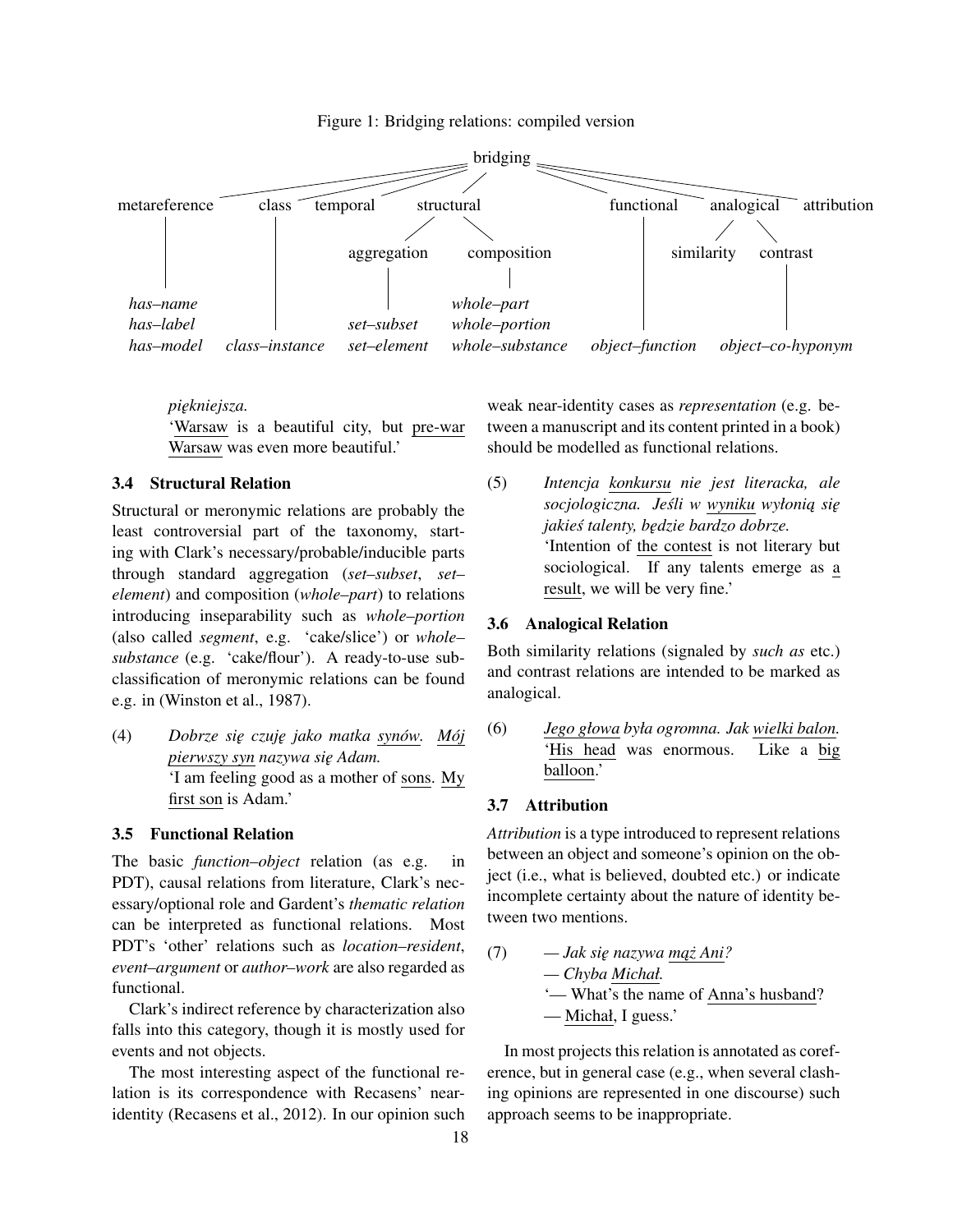|                         |                      | Metareference | Class          | Temporal       | Aggregation    | Composition    | Functional   | Similarity     | Contrast     | Attribution    | Coreference    | Predicate      | <b>Other</b>   | TTY                     |
|-------------------------|----------------------|---------------|----------------|----------------|----------------|----------------|--------------|----------------|--------------|----------------|----------------|----------------|----------------|-------------------------|
| $\mathbf{1}$            | <b>Metareference</b> | 1             | $\overline{2}$ |                | $\overline{2}$ |                |              |                |              |                |                |                | 1              | 6                       |
| $\overline{2}$          | <b>Class</b>         | $\mathbf{1}$  | 15             |                | $\overline{7}$ |                |              |                |              | $\mathbf{1}$   |                |                | $\mathbf{1}$   | 25                      |
| 3                       | <b>Temporal</b>      |               | $\overline{2}$ | $\overline{2}$ |                |                |              |                |              |                |                |                |                | $\overline{\mathbf{4}}$ |
| $\overline{\mathbf{4}}$ | <b>Aggregation</b>   | 1             | 15             |                | 70             | 3              | $\mathbf{1}$ |                |              | 3              | 5              | 3              | $\overline{2}$ | 103                     |
|                         | Composition          |               | 1              |                |                | 8              | $\mathbf{1}$ |                |              |                | $\overline{2}$ | $\overline{2}$ |                | 14                      |
| 5                       | <b>Functional</b>    |               | 3              |                | 5              | 1              | 9            | $\overline{2}$ | $\mathbf{1}$ |                | 3              |                | $\mathbf{1}$   | 25                      |
| 6                       | <b>Similarity</b>    |               |                |                |                |                |              | $\overline{4}$ |              |                |                |                |                | $\overline{\mathbf{4}}$ |
|                         | <b>Contrast</b>      |               |                |                | 6              |                |              |                |              |                |                |                |                | 6                       |
| 7                       | <b>Attribution</b>   |               |                |                | $\overline{2}$ |                |              |                |              |                |                |                |                | $\boldsymbol{2}$        |
| 8                       | Coreference          |               | 9              |                | 12             | $\overline{2}$ | 3            | $\overline{2}$ |              | 6              | 11             | $\mathbf{1}$   | $\overline{2}$ | 48                      |
|                         | Predicate            |               |                |                | $\mathbf{1}$   | $\mathbf{1}$   |              |                |              | $\overline{4}$ |                | 3              |                | 9                       |
|                         | <b>Other</b>         |               | 1              |                | $\mathbf{1}$   | $\mathbf{1}$   | $\mathbf{1}$ |                |              | $\mathbf{1}$   |                |                | $\overline{4}$ | 9                       |
|                         | <b>ALL</b>           | 3             | 48             | $\overline{2}$ | 106            | 16             | 15           | 8              | $\mathbf{1}$ | 15             | 21             | 9              | 11             | 255                     |

Table 1: Results of the annotation experiment.

# 4 From Quasi-identity To Bridging Relations

The proposed classification was initially validated on the Polish Coreference Corpus (Ogrodniczuk et al., 2015, chapter 8). During its annotation, apart from marking direct identity-of-reference, annotators were asked to identify 'quasi-identity' relations, i.e. relations distorting or distinguishing properties of an object, metaphorical relations between substance and container, set-element relations and other relations not characterized by identity or nonidentity. Over 5100 instances of such relations were marked, making a useful resource for corpus-based investigation of bridging.

#### 4.1 Preliminary Corpus-based Verification

Randomly selected 5%, i.e. 255 relations, were reviewed to provide material for evaluation of the proposed taxonomy. The process was carried out by two annotators previously involved in classification

19

of quasi-identity relations in the Polish Coreference Corpus. Cases incompatible with the current proposal of the typology were marked as 'other' with three subtypes: 1) coreference, for cases where original annotators of the Polish Coreference Corpus set quasi-identity type to a direct coreferential relation by mistake, 2) predicate, where relation was used to link mention with a predicate noun, and 3) error, for cases when no relation could be identified reasonably.

The results of this experiment are presented in Table 1. The annotation agreement was 0.50 (Cohen's  $\kappa = 0.36$ ) which indicates that the typology is not precise enough to be used efficiently in practice.

The prevailing share of structural relations (60%) is compatible with Gardent's findings (Gardent et al., 2003, Figure 5) where 52% of the investigated relations were of meronymic type.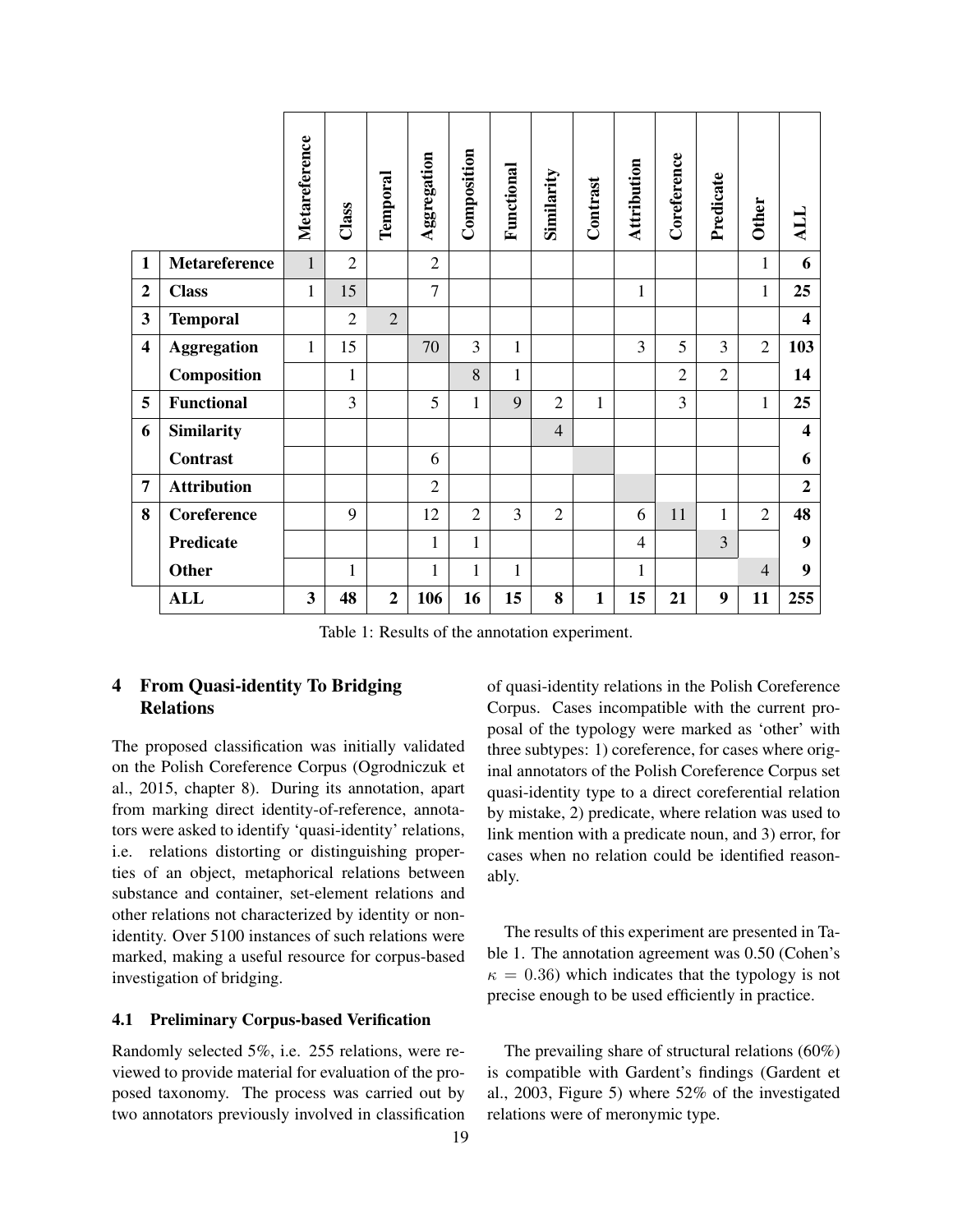Figure 2: Bridging relations: updated version



#### 4.2 Error Analysis

The probable causes of divergence in the annotation are: 1) too extensive annotation categories, 2) too vague definition of some categories, 3) too many non-classified phenomena, 4) confusion of the coreference, near-identity and other semantic relations.

Some categories distinguished at the beginning turned out to be too extensive. Almost 44% examples were classified as of the *set* category. On the other hand, this category includes very diverse examples which calls for its division into subcategories in the prospective annotation.

The definitions of the *predicative* and *attribution* classes were not clear enough which led to confusion. Other difficult pairs were: *class* and *set*, *class* and *function*, *class* and *meta*.

In the proposed classification the category *other* was included for all doubtful examples. The annotations had shown that too many examples were classified as *other* and that there are quite distinct categories like: causality, connection of content or dissimilation.

In some cases making the distinction between definiteness and indefiniteness is virtually impossible. For example, when previous part of the text includes information on a merger of companies A and B and then someone comments that the idea of a merger of companies is cost-justified, it depends on interpretation whether it refers to this particular merger (and in such case makes an *composition* relation between *companies* and *A*) or it refers to a general statement which makes *A* an instance of companies referred to in the subsequent statement. Such cases are a frequent cause of disagreement in our annotation.

The data shows numerous coreferential links which are reported as other since only noncoreferential relations should be present in the annotated set. This can be explained with problems related to distinguishing other-than-coreferential relations from different linguistic means of expressing proper coreference, particularly in the initial phase of the annotation. A common observed mistake was treating mentions from indirect speech as noncoreferential with their direct speech equivalents despite their identical reference targets.

Functional category calls for subclassification; several cases were commented as being best defined by WordNet's entailment relation (e.g. *to sleep* is entailed by *to snore*); a few others were marked as metonymy (e.g. *Ottawa* meaning *Canada*, also confused with a simple *part–whole* relation).

Temporal category needs to be confronted with Recasens' near-identity which defines more aspects of dissimilation.

# 5 Updated Version of the Typology

#### 5.1 The Revised Model

Figure 2 presents the revised version of the typology of bridging relations based on findings from the annotation process. *Contextual dissimilation* can be used in cases when different realization or representation is being referred to in the process of refocusing (Fauconnier, 1994); *entailment* is mostly *effect* which corresponds to reason–cause relation (war– occupation, manure–smell, competition–result etc.) while function groups general role-casting relations such as place–inhabitant, writer–work etc.

Within the most coarse-grained and abundantly represented aggregation subclass several evident subcategories were identified: *collection*, *group* and *hyponymy–hypernymy*. Collections are ad hoc sets of generally unrelated objects, e.g. shopping items while elements of a group are related, e.g. members of the same organization. Hyponyms are collections of objects related by a common hypernym (e.g. animals vs. monkeys, elephants etc.)

Table 2 presents statistics of different relations ob-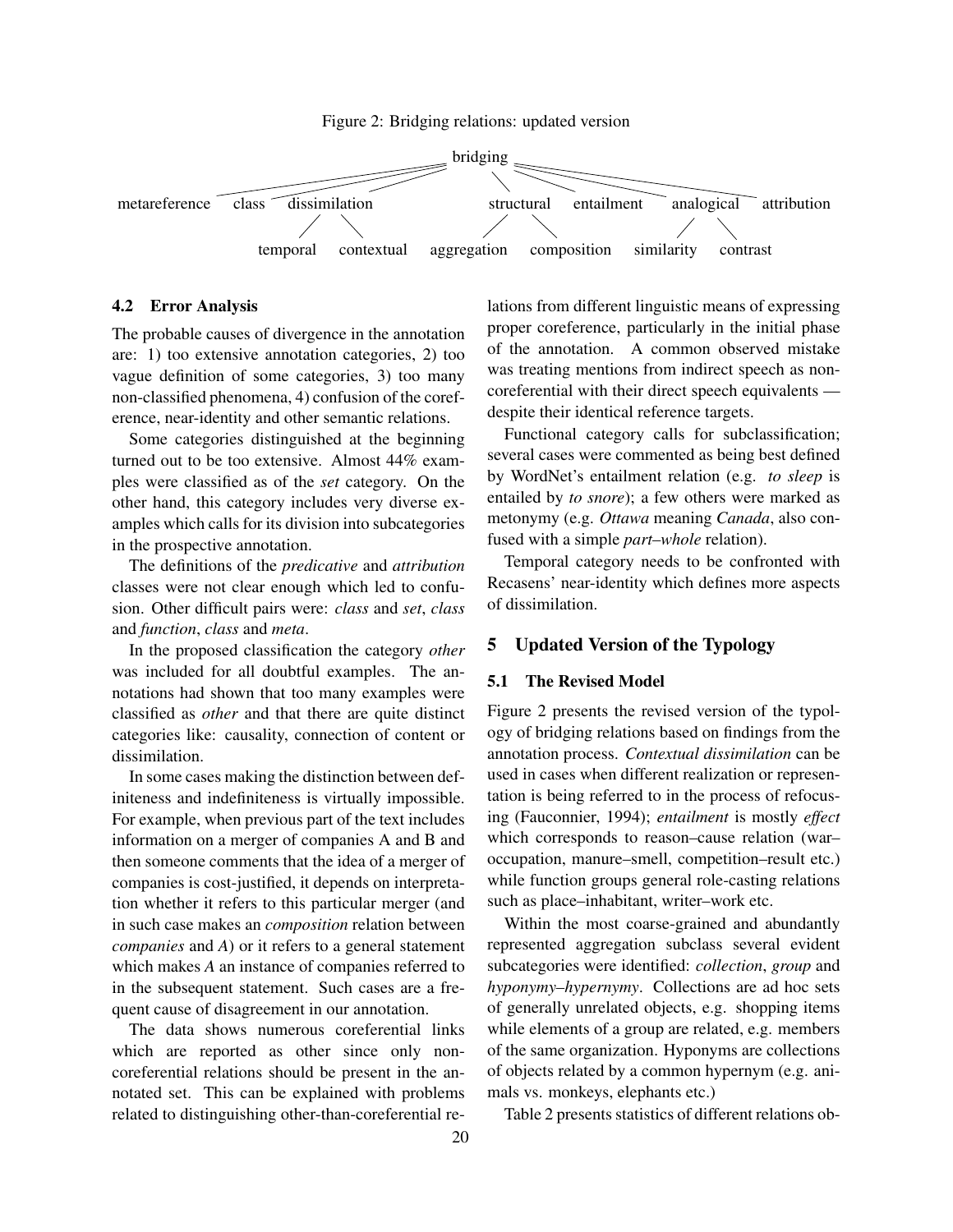served in the analyzed set (after adjudication and conversion of annotation results to the new typology).

| <b>Relation facet</b> | Count                   |
|-----------------------|-------------------------|
| Structural            | 122                     |
| Aggregation           | 105                     |
| Collection            | 7                       |
| Group                 | 63                      |
| Hyponymy              | 35                      |
| Composition           | 17                      |
| <b>Class</b>          | 44                      |
| <b>Entailment</b>     | 14                      |
| Effect                | 8                       |
| <b>Function</b>       | 6                       |
| <b>Attribution</b>    | 13                      |
| Analogical            | 5                       |
| Similarity            | 3                       |
| Contrast              | $\overline{c}$          |
| <b>Metareference</b>  | $\overline{\mathbf{3}}$ |
| <b>Dissimilation</b>  | $\overline{2}$          |
| Temporal              | 1                       |
| Contextual            | 1                       |
| <b>Error</b>          | 52                      |
| Coreference           | 17                      |
| Apposition            | 11                      |
| Predicate             | 9                       |
| Other                 | 15                      |

Table 2: Post-adjudication statistics of bridging relations.

# 5.2 Transitivity of Facets

An important aspect of referential associations which does not seem to be covered by existing approaches is transitivity of basic relations, i.e. ability to maintain a more distant but still decodable relation than just atomic link between a pair of referents. To illustrate the case, Example 8 shows a mixture of aggregation and composition: the link between a set and part of one element in the set is clear to understand yet reasonably complex: my sons  $\rightarrow$  my son  $\rightarrow$  my son's broken leg. Example 9 shows a similar mixture of functional relation and attribution.

(8) *Moi synowie uwielbiają niebezpieczną jazd˛e na desce. Nawet złamana noga nie zniech˛eciła ich do startu w kolejnych*

#### *zawodach.*

'My sons love risky skateboarding. Even the broken leg did not discourage them from entering the next competition.'

## 6 Conclusions

The presented unified classification of bridging relations intends to be an initial step towards annotation of referential relations on a larger scale. The typology covers only relations available in existing models and preliminarily annotated data but several other aspects of referentiality should be verified against the corpus, e.g. the issue of definiteness, negation or natural ambiguity.

The experiment confirmed that clear identification of types of bridging relations is a difficult task, particularly when fine-grained distinctions are introduced. This leads to conclusion that shallow semantics is probably insufficient to describe such a complex phenomenon as reference. A new annotation guidelines taking into account discourse structure, lexical-semantic models and extra-linguistic knowledge are currently under preparation.

### Acknowledgements

The work reported here was carried out within the research project financed by the Polish National Science Centre (contract number 2014/15/B/HS2/03435).

# References

- Nicholas Asher and Alex Lascarides. 1998. Bridging. *Journal of Semantics*, 15(1):83–113.
- Herbert H. Clark. 1975. Bridging. In *Proceedings of the 1975 Workshop on Theoretical Issues in Natural Language Processing*, TINLAP 1975, pages 169–174, Stroudsburg, PA, USA. Association for Computational Linguistics.
- Gilles Fauconnier. 1994. *Mental Spaces: Aspects of Meaning Construction in Natural Language*. Cambridge University Press.
- Christiane Fellbaum, editor. 1998. *WordNet. An Electronic Lexical Database*. The MIT Press, Cambridge, MA; London, May.

<sup>(9)</sup> *Oto Jean. Niektórzy mówią, przyszły prezydent Francji.* 'This is Jean. Some say, the future president of France.'